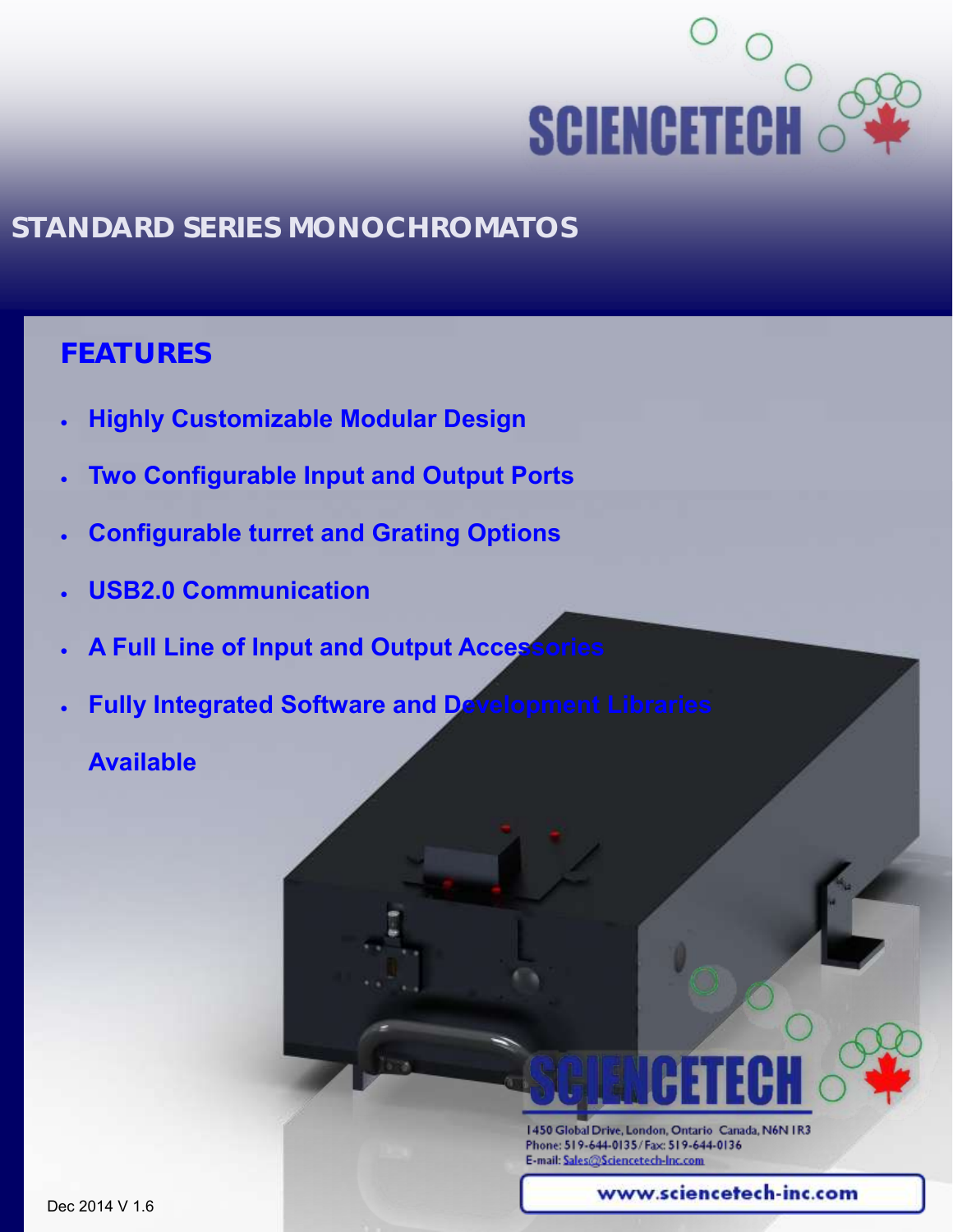# **ORDERING INFORMATION**

$$
\frac{9\# \# \#}{1} \quad - \quad \left(\frac{EF}{2}\right) \quad - \quad \frac{\# G}{3} \quad - \quad \left(\frac{***}{4}\right)
$$

|      | Model Name                  |
|------|-----------------------------|
| 9040 | $0.5$ meter<br>focal length |
| 9490 | 1.0 meter<br>focal length   |
| 9150 | 1.5 meter<br>focal length   |

| 2<br>Mirror Size – Affects F/# |                                     |  |
|--------------------------------|-------------------------------------|--|
|                                | 75x75mm<br><b>Concave Mirrors</b>   |  |
| F                              | 90x90mm<br><b>Concave Mirrors</b>   |  |
| ⊢⊢                             | 110x110mm<br><b>Concave Mirrors</b> |  |

| 13<br><b>Turret Configuration</b> |                                            |  |  |
|-----------------------------------|--------------------------------------------|--|--|
| 1G                                | Single Grating,<br><b>Manual Selection</b> |  |  |
| 3G                                | Triple Grating,<br>Computer Controlled     |  |  |

### 4 **Other Options**

| -DP     | <b>With Dual Pass</b><br>Option           |
|---------|-------------------------------------------|
| -CM     | Wide Camera Mirror                        |
| -UV/S/G | <b>Mirror Coating</b><br>Options          |
| -DS     | Double Subtractive<br>System <sup>*</sup> |
| -DA     | Double Additive<br>System <sup>*</sup>    |



1450 Global Drive, London, Ontario Canada, N6N IR3 Phone: 519-644-0135/Fax: 519-644-0136 E-mail: Sales@Sciencetech-Inc.com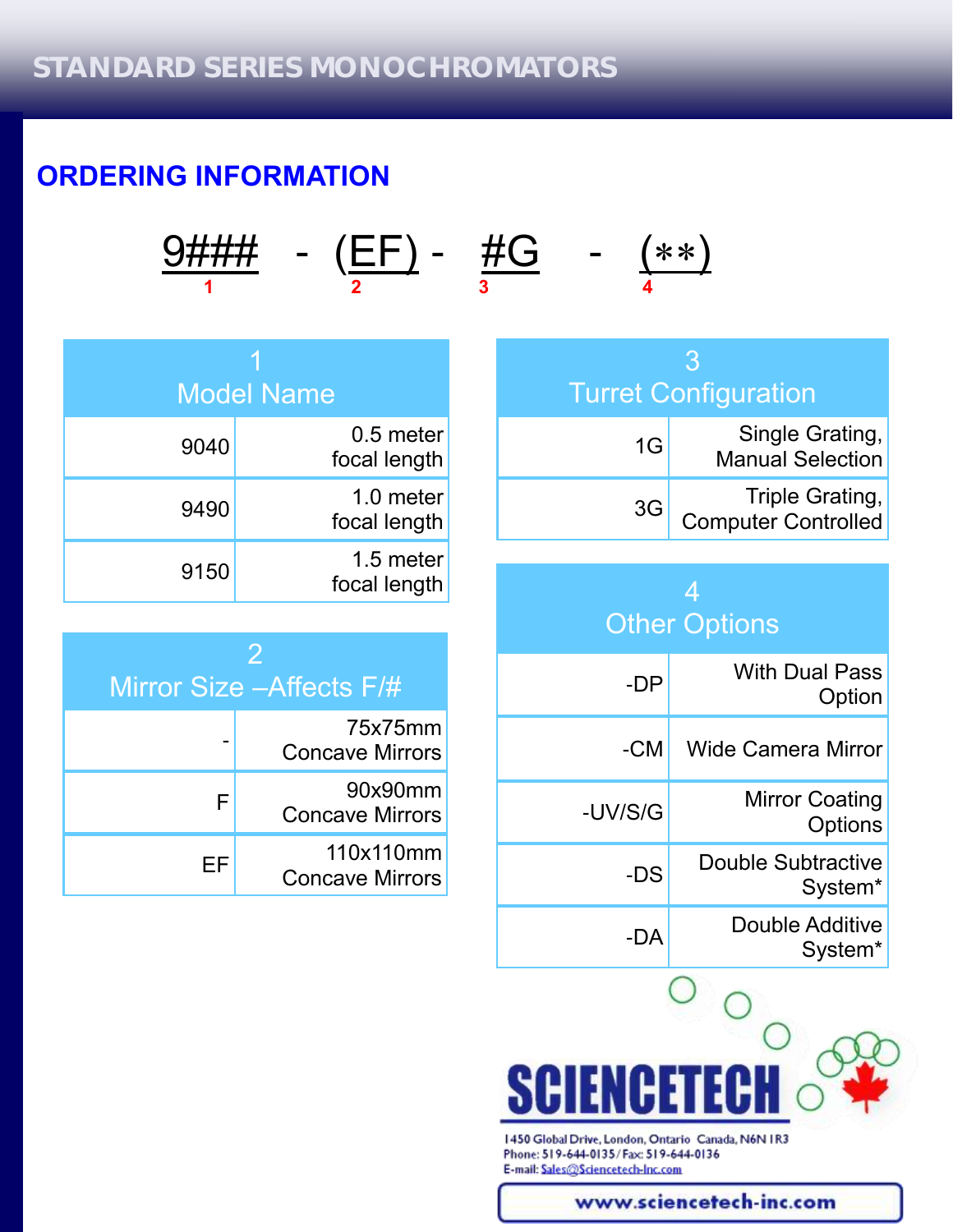## **SPECIFICATIONS**

| Model #                                                    | 9040               | 9490                          | 9150              |
|------------------------------------------------------------|--------------------|-------------------------------|-------------------|
| <b>Input Focal Length (mm)</b>                             | 500                | 914                           | 1500              |
| <b>Output Focal Length (mm)</b>                            | 550                | 1000                          | 1500              |
| <b>Wavelength Selection</b>                                | Motorized          | Motorized                     | Motorized         |
| <b>Communication</b>                                       | <b>USB 2.0</b>     | <b>USB 2.0</b>                | <b>USB 2.0</b>    |
| <b>Readout Mechanics</b>                                   | <b>Sine Drive</b>  | <b>Sine Drive</b>             | <b>Sine Drive</b> |
| <b>Spectral Range*</b>                                     |                    | Varies with Grating Selection |                   |
| <b>Aperture</b>                                            | F/4.0, F/5.2 F/6.9 | F/7.4, F/9.7, F/13.0          | F/12              |
| <b>Maximum Grating Size</b><br>(mm x mm)                   | 110mm x 110mm      | 110mm x 110mm                 | 110mm x 110mm     |
| <b>Number of Gratings</b>                                  | Up to 3            | Up to 3                       | Up to 3           |
| <b>Optical Resolution*</b>                                 | 0.03               | 0.017                         | 0.013             |
| <b>Stray Light</b>                                         | 4 E-4              | 4 E-4                         | 4 E-4             |
| <b>Double Pass Option</b>                                  | <b>NO</b>          | <b>YES</b>                    | <b>YES</b>        |
| Dispersion* (nm/mm)                                        | 1.53 (0.75 DA)     | 0.83(0.42 DP)                 | $0.5$ (0.25 DP)   |
| <b>Wavelength Accuracy*</b><br>$\overline{(+ \text{ nm})}$ | 0.05               | 0.03                          | 0.02              |
| <b>Wavelength Reproducibility*</b><br>$(+ nm)$             | 0.025              | 0.01                          | 0.002             |
| <b>Flat Field Size (mm)</b>                                | $30 \times 12$     | $27 \times 12$                | $27 \times 12$    |
| Flat Field Angle (deg)                                     | $-0.735$           | 0.3                           | 0.3               |
| <b>Optical Axis Height (mm/in)</b>                         | 139                | 200.5                         | 200.5             |
| Dimensions (mm)                                            | 711 x 381 x 254    | 1120 x 560 x 360              | 1600 x 572 x 381  |
| <b>Dimensions (in)</b>                                     | 28 x 15 x 10       | 44 x 22 x 14                  | 63 x 22.5 x 15    |
| Weight (kg)                                                | 35                 | 115                           | 150               |

\* Specifications given for 1200l/mm gratings with 25um wide input slit

### [Browse Hi Resolution Series](http://sciencetech-inc.com/all-products/modular-spectroscopy/monochromators-spectrographs/high-resolution-series.html)  [Monochromators on](http://sciencetech-inc.com/all-products/modular-spectroscopy/monochromators-spectrographs/high-resolution-series.html) [the Sciencetech Website](http://sciencetech-inc.com/all-products/modular-spectroscopy/monochromators-spectrographs/standard-series.html)





1450 Global Drive, London, Ontario Canada, N6N IR3 Phone: 519-644-0135/Fax: 519-644-0136 E-mail: Sales@Sciencetech-Inc.com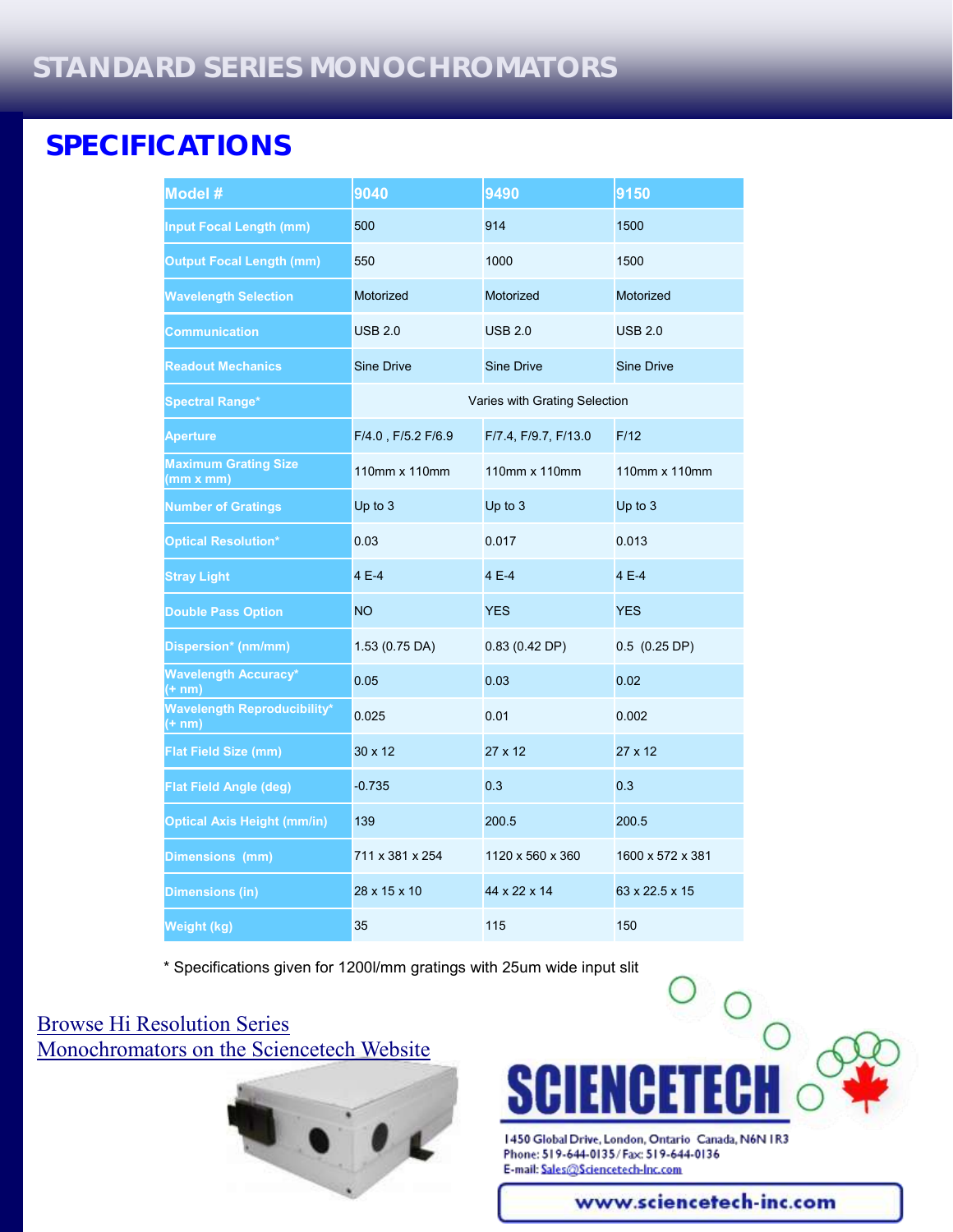### **OPTICAL CONFIGURATION**

The size of mirror and gratings used in the monochromator determine it's F/#. With decreasing F/# the monochromator will collect more light. It is possible to use different sized gratings and mirrors in the same monochromator however system throughput will be dictated by the smallest optic in the monochromator.

| <b>F/# Options</b> |       |                                             |                                           |
|--------------------|-------|---------------------------------------------|-------------------------------------------|
| Model              | F/H   | Nominal<br><b>Grating Size</b><br>(mm x mm) | <b>Available Turret</b><br>Configurations |
| 9040               | F/6.9 | 64 x 64                                     | 1G, 3G                                    |
| 9040F              | F/5.2 | 84 x 84                                     | $1G, *$                                   |
| 9040EF             | F/4.0 | $102 \times 102$                            | $1G^*$                                    |
| 9490               | F/13  | 64 x 64                                     | 1G, 3G                                    |
| 9490F              | F/9.7 | 84 x 84                                     | 1G, 3G                                    |
| 9490EF             | F/7.4 | $102 \times 102$                            | 1G, 3G                                    |
| 9150               | F/3.5 | 102 x 102                                   | 1G, 3G                                    |
| 9150X              | Call  | Call                                        | Echelle                                   |

### **TURRET CONFIGURATION**

A number of turret configurations are available. Some turret configurations are not available in some monochromators due to mechanical limitations.

### **1G TURRETS**

Single grating turrets allow for manual grating selection. Each grating is mounted on a kinematic grating holder

| 1G, Single Grating Turrets: Manual<br><b>Grating Selection</b> |                                  |                       |  |
|----------------------------------------------------------------|----------------------------------|-----------------------|--|
| Part#                                                          | <b>Grating Size</b><br>(mm x mm) | Number of<br>Gratings |  |
| 120-8039                                                       | 64 x 64                          |                       |  |
| 120-8040                                                       | 84 x 84                          | 1                     |  |
| 120-8041                                                       | $102 \times 102$                 |                       |  |



### **3G TURRETS**

3G turrets allow for motoroized grating selection. Up to 3 gratings are mounted on a cassette. The cassette rotates perpendicularly to the axis of rotation of the sine drive. The cassette can be replaced with other cassettes allowing for unlimited grating options

3G**, Motorized Turrets allow for computer controlled grating selection:**

| Part#    | <b>Grating Size</b><br>(mm x mm) | Number of<br>Gratings |
|----------|----------------------------------|-----------------------|
| 120-8056 | 64 x 64                          | 3                     |
| 120-8057 | 84 x 84                          | 3                     |
| 120-8058 | $102 \times 102$                 | 3                     |





1450 Global Drive, London, Ontario Canada, N6N IR3 Phone: 519-644-0135/Fax: 519-644-0136 E-mail: Sales@Sciencetech-Inc.com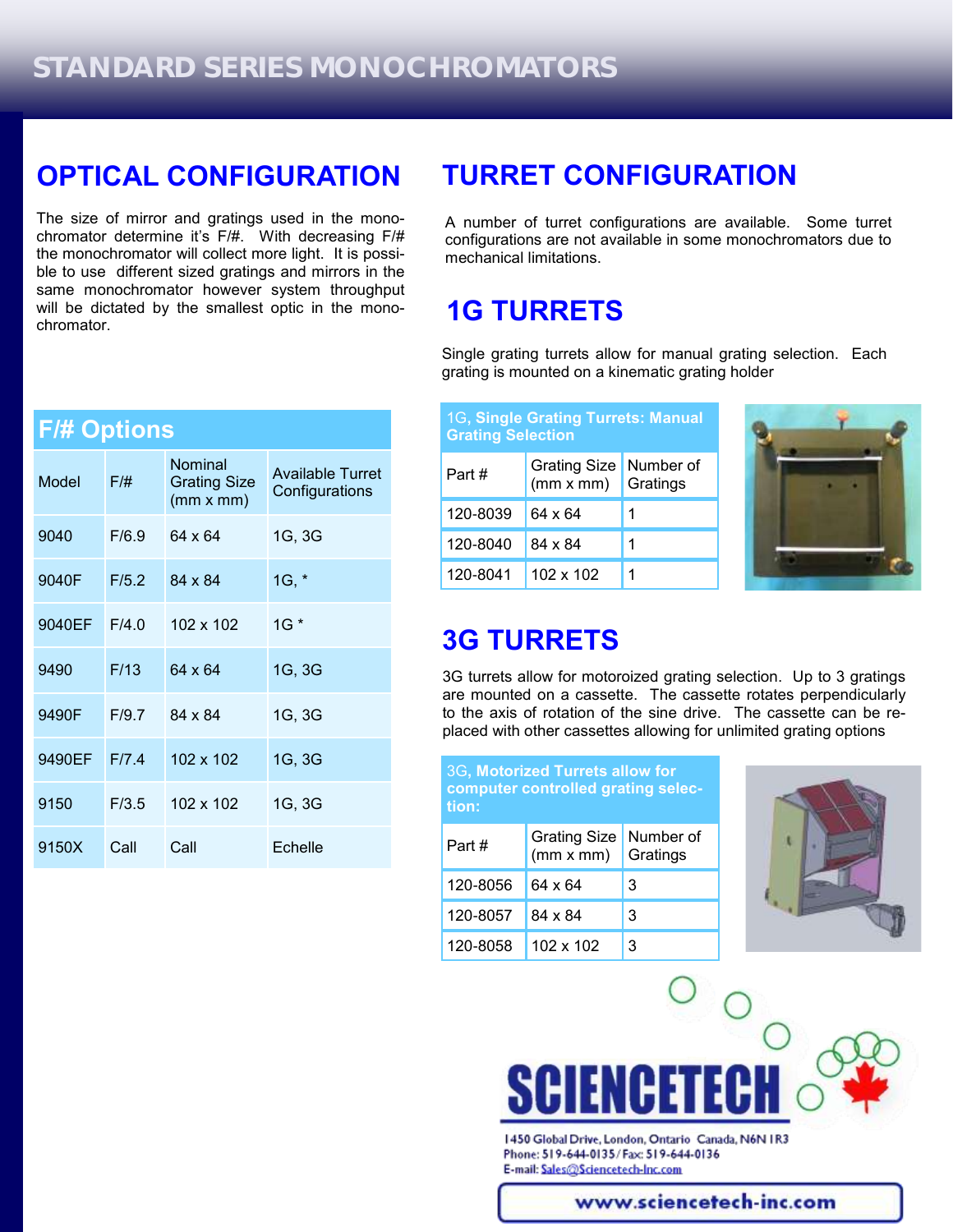# **CONFIGURATION**



| <b>Step 2: Input Port</b><br><b>Configuration</b> |             |                                            |  |
|---------------------------------------------------|-------------|--------------------------------------------|--|
| Part #                                            | Model       | Description                                |  |
| 120-8044                                          | 9000-HI-IN  | <b>Fixed Side Input Port</b>               |  |
| 120-8032                                          | DPIN-HI-MAN | <b>Manual Dual Input Port</b>              |  |
| 120-8072                                          | DPIN-HI-MOT | <b>Motorized Dual</b><br><b>Input Port</b> |  |

### **Step 3: Output Port Configuration**

| Part #   | Model        | <b>Description</b>                          |
|----------|--------------|---------------------------------------------|
| 120-8045 | 9000-HI-OUT  | <b>Fixed Side Output Port</b>               |
| 120-8033 | DPOUT-HI-MAN | <b>Manual Dual Output Port</b>              |
| 120-8076 | DPOUT-HI-MOT | <b>Motorized Dual</b><br><b>Output Port</b> |

\* 3G available only for 64x64mm grating size

[Browse Configuration Options](http://sciencetech-inc.com/all-products/modular-spectroscopy/monochromators-spectrographs.html?cat=89)  [on the Sciencetech Website](http://sciencetech-inc.com/all-products/modular-spectroscopy/monochromators-spectrographs.html?cat=89)





1450 Global Drive, London, Ontario Canada, N6N IR3 Phone: 519-644-0135/Fax: 519-644-0136 E-mail: Sales@Sciencetech-Inc.com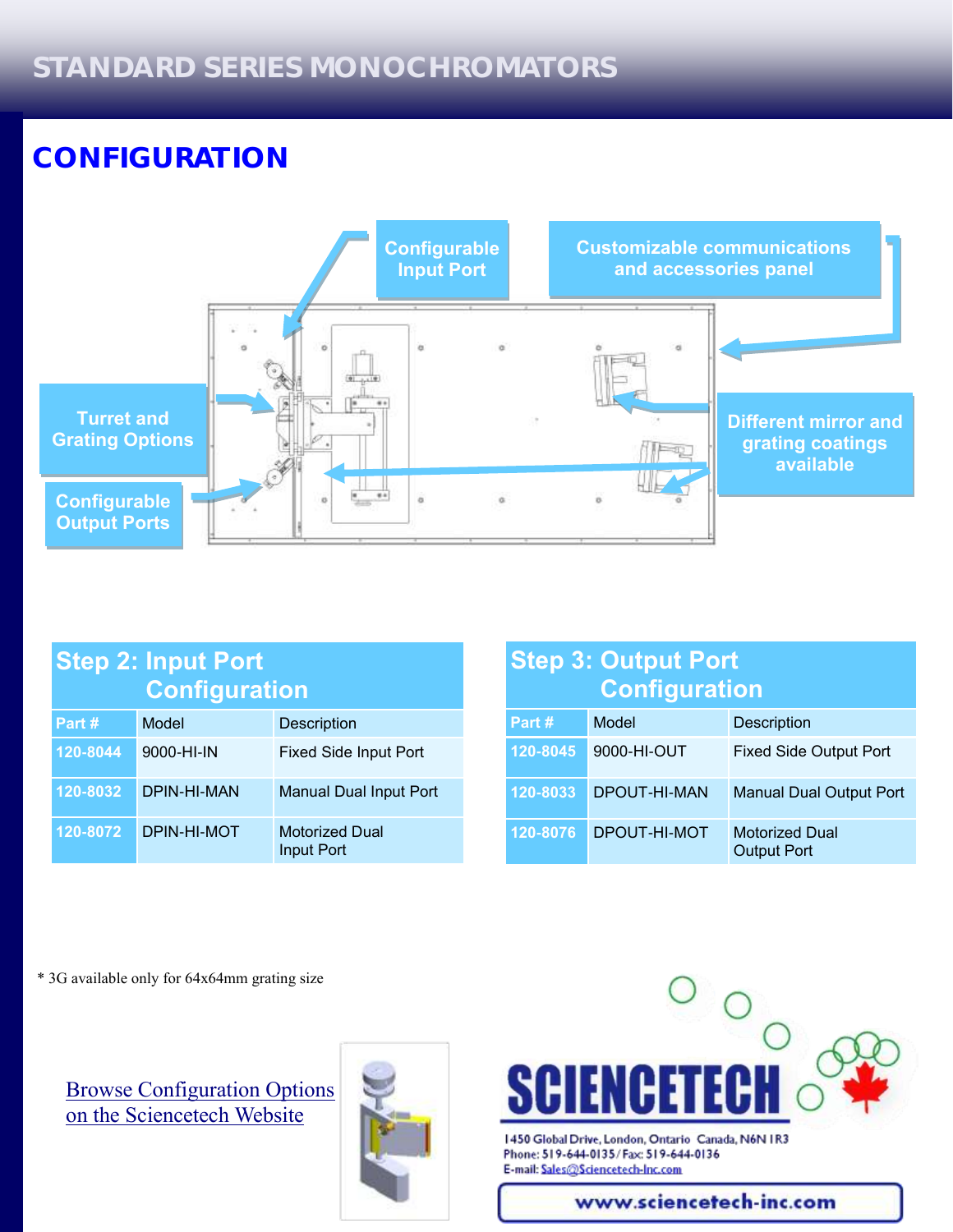# **CONFIGURATION**

### Step 4: Grating Selection

There are three basic parameters to consider when choosing a grating for your standard series monochromator

#### **A) Required Wavelength Range**

The wavelength range available to you is determined by the grating groove density chosen and the angular mechanical limitation of the monochromator.

#### **B) Grating Efficiency**

Ruled gratings may be blazed to increase their efficiency over a specific wavelength band. Holographic gratings can be modulated such that they are more efficient at some wavelengths then at others. Grating efficiency curves are the best tool for determining the most efficient grating available for your application. It is important to note that grating efficiency curves do not represent the exact efficiency that should be expected when the grating is used in a monochromator as grating efficiency curves are taken at Littrow angle.

#### **C) Required Resolution and Bandwidth**

Resolution is a measure of an instrument's ability to separate adjacent spectral lines. Resolution is generally given in nm. The bandwidth (or bandpass) is the wavelength range that falls on the output port at any one time and is also given in nm. This is an important parameter when integrating a camera such as a linear array or CCD on the output port of the monochromator.



#### 9490 Monochromator (1meter - single pass) Throughput Correction by Wavelength diffracted

#### **Application Note:**

For Raman and when a laser is present ensure you choose a holographic

[Browse Gratings on the](http://sciencetech-inc.com/all-products/modular-spectroscopy/gratings-modular.html)  [Sciencetech Website](http://sciencetech-inc.com/all-products/modular-spectroscopy/gratings-modular.html)

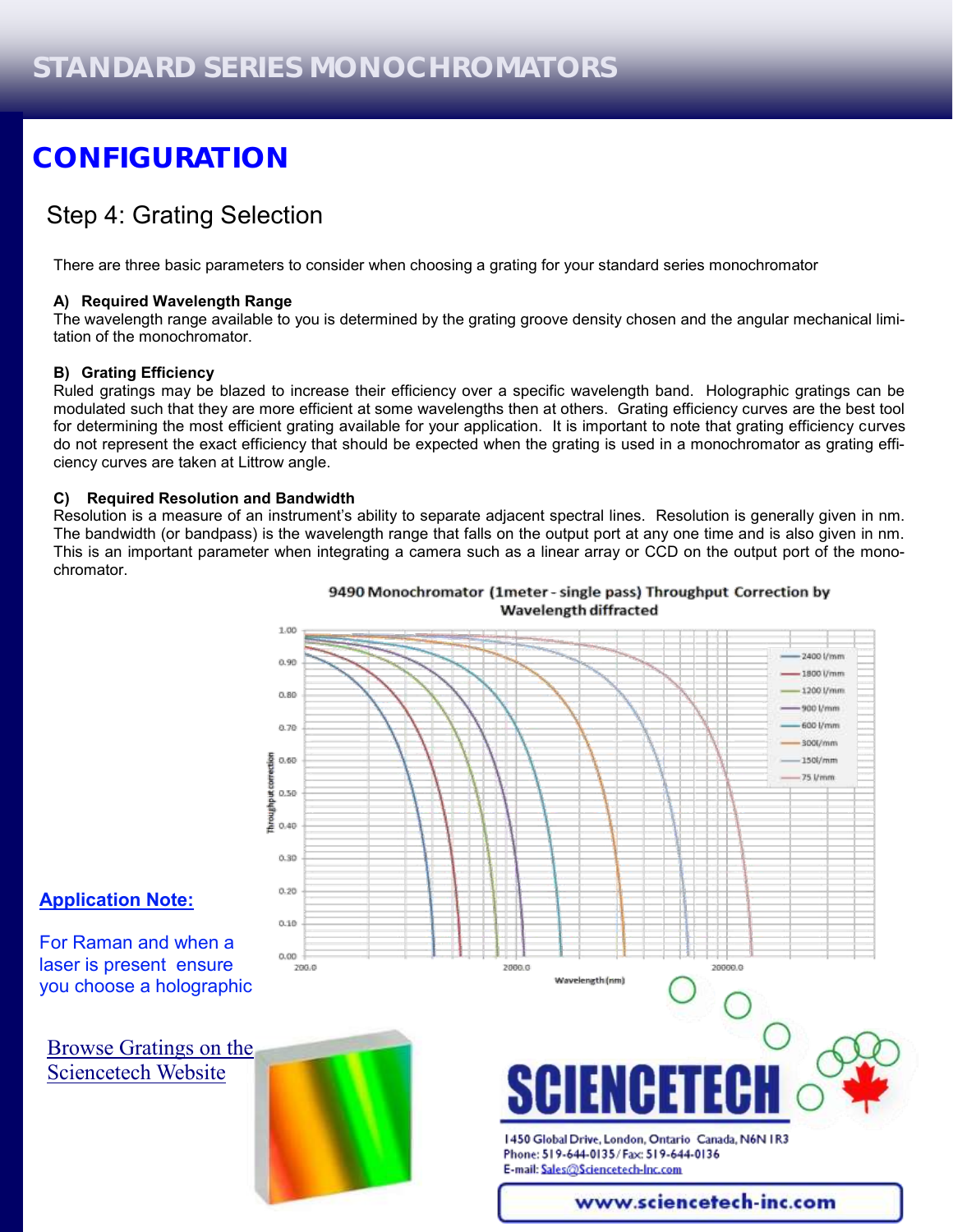# **CONFIGURATION**

### Step 5: Mirror and Grating Coatings

Standard mirror coatings are aluminum with a MgF2 protective layer. Standard gratings have an aluminum coating. metallic coating. If your application would benefit from different mirror or grating coatings please refer to the codes below at the time of order.

| <b>Mirror or Grating Coating</b> | <b>Useful Range</b>                    | Code     |
|----------------------------------|----------------------------------------|----------|
| <b>Aluminum (MgF2 coating)</b>   | $350nm +$                              | Standard |
| UV enhanced Aluminum             | $200nm +$                              | -UV      |
| <b>Silver</b>                    | $400$ nm +                             | $-S$     |
| <b>Gold</b>                      | $600$ nm – Far IR, best option for NIR | $-G$     |

### Step 6: Imaging Option

Standard Czerney-Turner type monochromators suffer from astigmatism in the output beam due to the use of off-axis spherical mirrors. Often the astigmatism is not an issue. For imaging applications a torroidal mirror is used to compensate for the inherent astigmatism in the optical system produce a direct image of the input slit at the output port. This is an important option for studying phenomena such as fast kinetics.

Call or [email](mailto:sales@sciencetech-inc.com) a technical support representative for more information about this option.

#### Need something that you don't see here?

Sciencetech has built our reputation on custom solutions. Whether you need a small modification to an existing system or a completely novel design built from the ground up to meet your technical specifications, Sciencetech's engineering and optical design teams are read to help.

[Browse Gratings on the Sciencetech](http://sciencetech-inc.com/all-products/modular-spectroscopy/gratings-modular.html)  **[Website](http://sciencetech-inc.com/all-products/modular-spectroscopy/gratings-modular.html)** 





1450 Global Drive, London, Ontario Canada, N6N IR3 Phone: 519-644-0135/Fax: 519-644-0136 E-mail: Sales@Sciencetech-Inc.com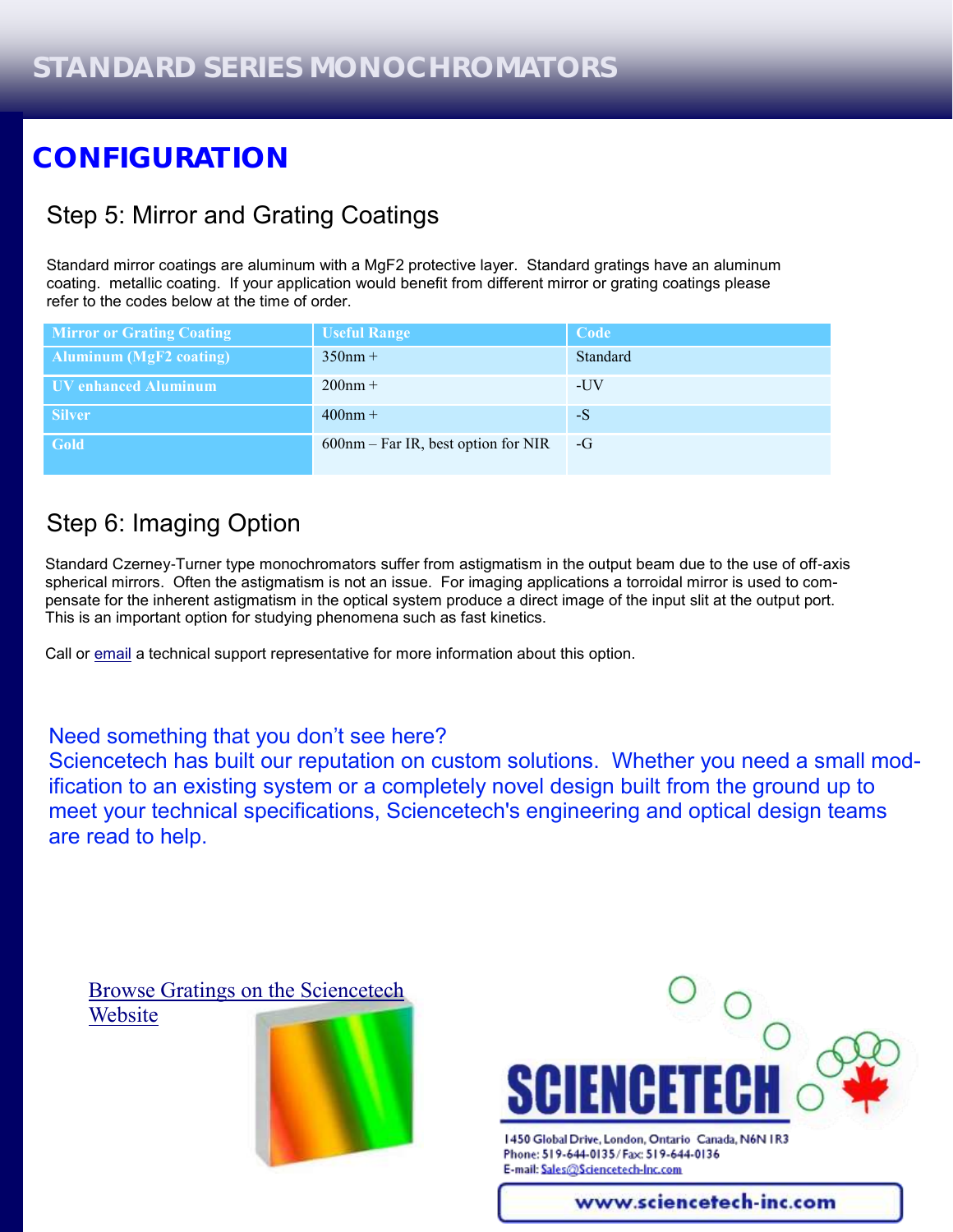ଈ

# **ACCESSORIES**

Sciencetech manufactures and integrates a full line of input and output couplings as well as a selection of beam line connections.

G)

Visit our website to look at all the possibilities!

[Slit Assemblies](http://sciencetech-inc.com/all-products/modular-spectroscopy/opto-mechanical/slit-assemblies.html)

[Adapters and Connectors](http://sciencetech-inc.com/all-products/modular-spectroscopy/opto-mechanical/adapters-and-connectors.html)

[Optical Choppers](http://sciencetech-inc.com/all-products/modular-spectroscopy/opto-mechanical/optical-choppers.html)

[Sample Chambers](http://sciencetech-inc.com/all-products/modular-spectroscopy/sample-chambers.html)

[Manual and Motorized Filter Wheels](http://sciencetech-inc.com/all-products/modular-spectroscopy/opto-mechanical/filter-wheels.html)

[Single Channel Detectors](http://sciencetech-inc.com/all-products/modular-spectroscopy/single-channel-detectors.html)

[Line and Area Detectors](http://sciencetech-inc.com/all-products/modular-spectroscopy/line-detectors.html)

[Data Acquisition Equipment](http://sciencetech-inc.com/all-products/modular-spectroscopy/data-acquisition-equipment.html)

**[Software](http://sciencetech-inc.com/all-products/modular-spectroscopy/software.html)** 



1450 Global Drive, London, Ontario Canada, N6N IR3 Phone: 519-644-0135/Fax: 519-644-0136 E-mail: Sales@Sciencetech-Inc.com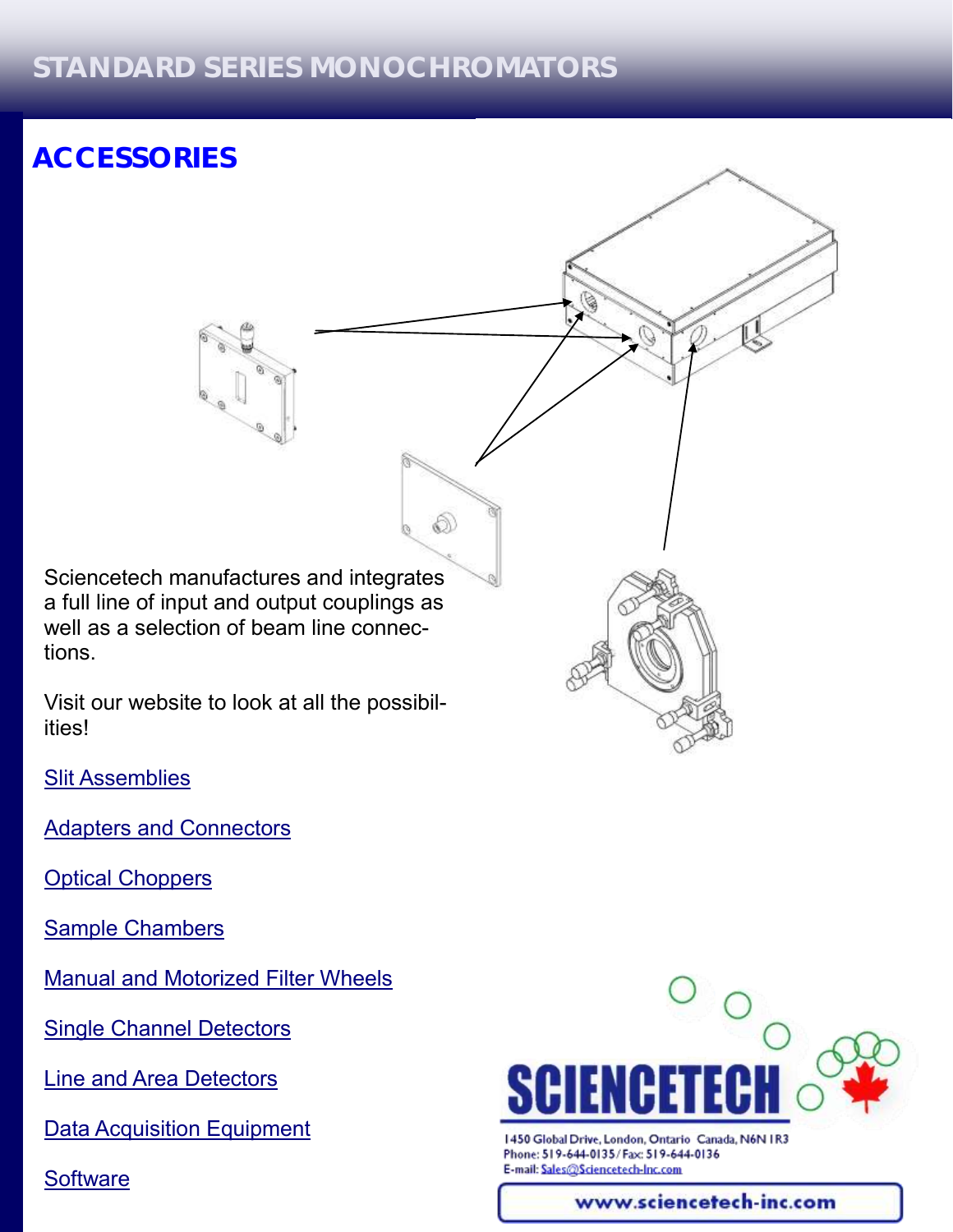# **DIMENSIONS (IN), (9040)**





1450 Global Drive, London, Ontario Canada, N6N IR3 Phone: 519-644-0135/Fax: 519-644-0136 E-mail: Sales@Sciencetech-Inc.com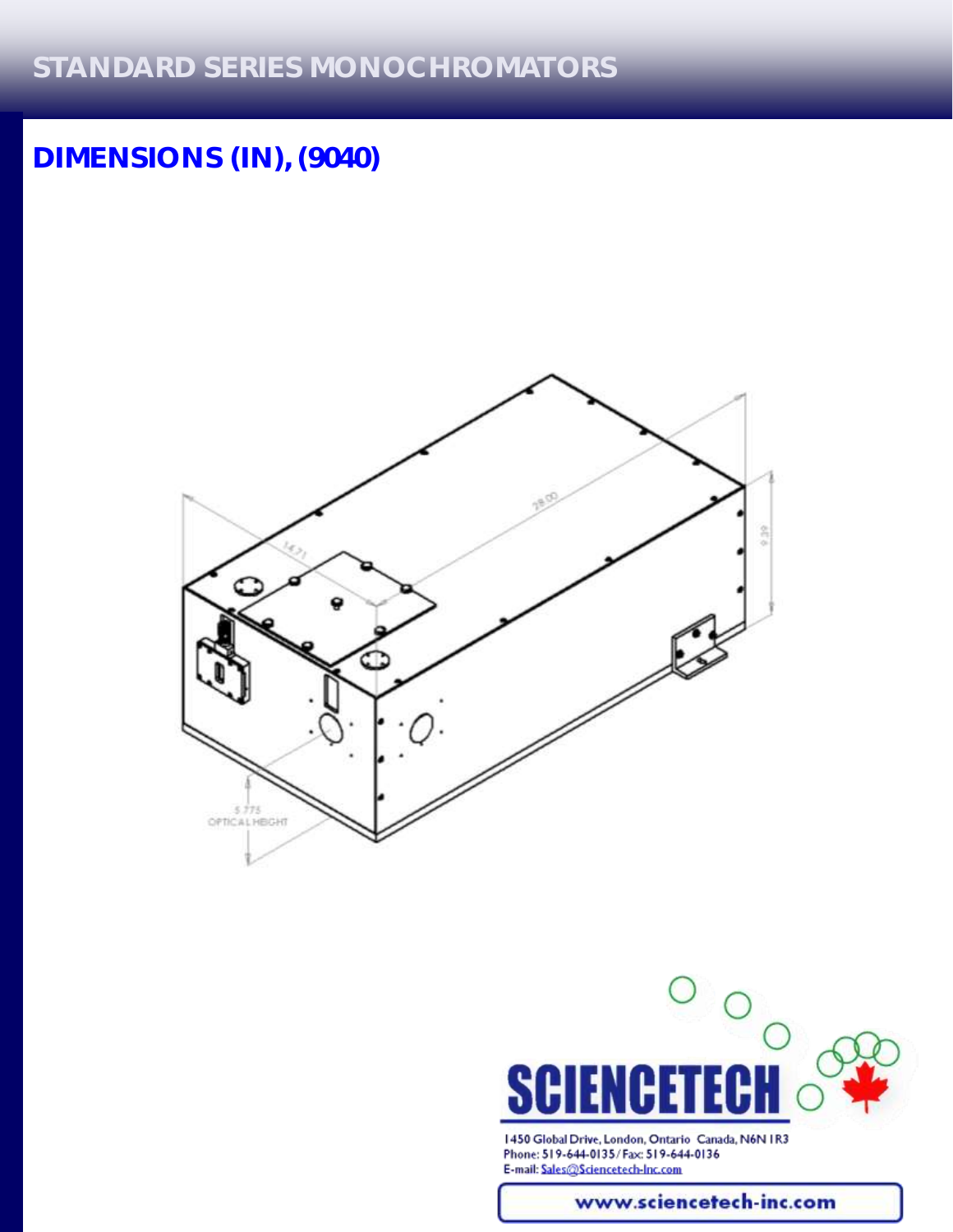# **DIMENSIONS (IN), (9490)**





1450 Global Drive, London, Ontario Canada, N6N IR3 Phone: 519-644-0135/Fax: 519-644-0136 E-mail: Sales@Sciencetech-Inc.com